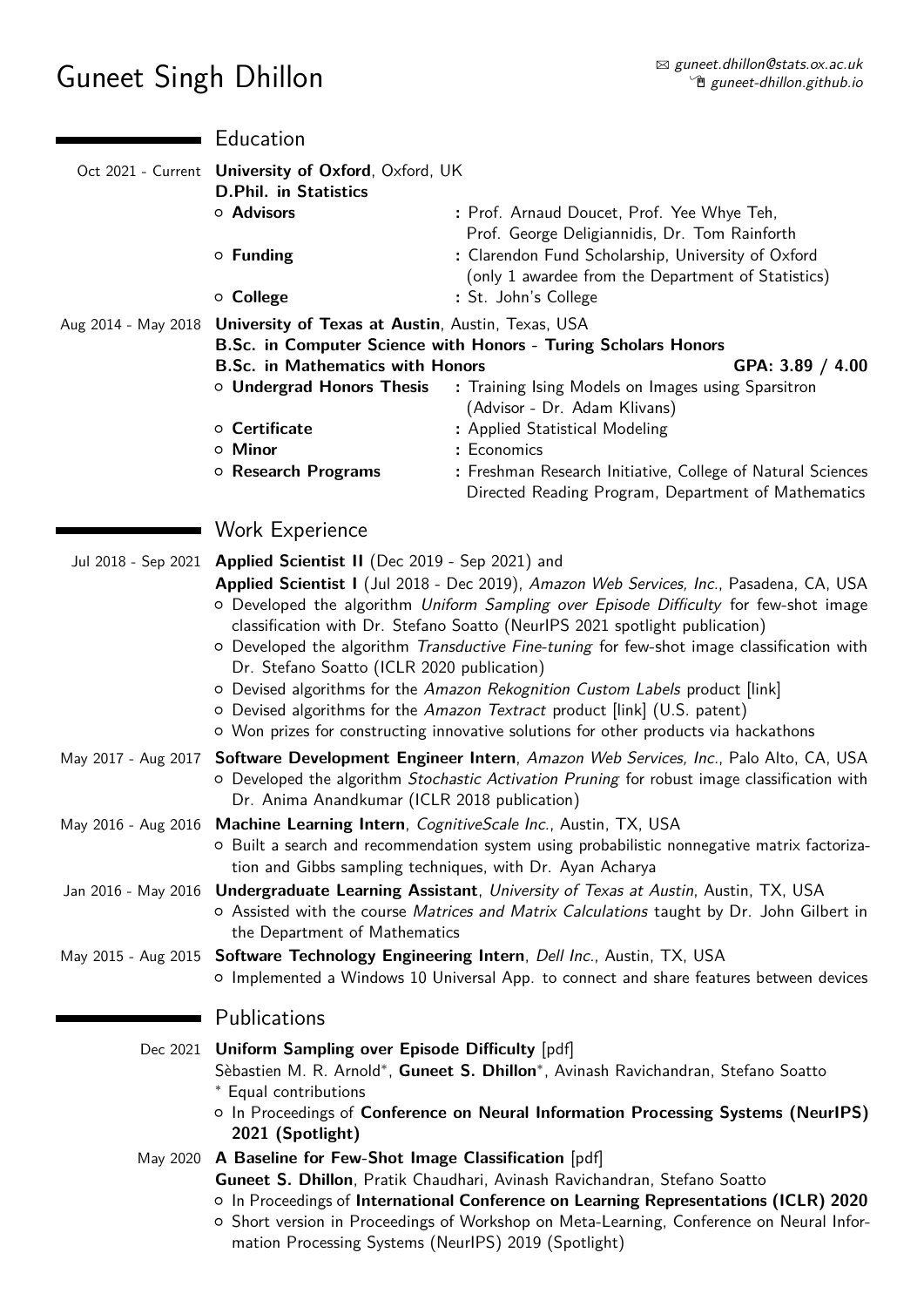|                     | May 2018 Stochastic Activation Pruning for Robust Adversarial Defense [pdf]<br>Guneet S. Dhillon, Kamyar Azizzadenesheli, Zachary C. Lipton, Jeremy Bernstein, Jean<br>Kossaifi, Aran Khanna, Anima Anandkumar<br>o In Proceedings of International Conference on Learning Representations (ICLR) 2018<br>o Short version in Proceedings of Machine Deception Workshop, Conference on Neural<br>Information Processing Systems (NeurlPS) 2017 |
|---------------------|-----------------------------------------------------------------------------------------------------------------------------------------------------------------------------------------------------------------------------------------------------------------------------------------------------------------------------------------------------------------------------------------------------------------------------------------------|
|                     | <b>Theses</b>                                                                                                                                                                                                                                                                                                                                                                                                                                 |
| May 2018            | Training Ising Models on Images using Sparsitron [pdf]<br>Undergraduate Honors Thesis<br>: Dr. Adam Klivans<br>Advisor<br>Co-Advisor<br>: Dr. Philipp Krähenbühl                                                                                                                                                                                                                                                                              |
|                     | Patents                                                                                                                                                                                                                                                                                                                                                                                                                                       |
|                     | Nov 2020 U.S. Patent 10,839,245: Structured Document Analyzer [pdf]<br>Guneet S. Dhillon, Vijay Mahadevan, Yuting Zhang, Meng Wang, Gangadhar Payyavula,<br>Viet C. Nguyen, Rahul Bhotika, Stefano Soatto                                                                                                                                                                                                                                     |
|                     | Research Projects                                                                                                                                                                                                                                                                                                                                                                                                                             |
|                     | Jan 2016 - Dec 2017 Clustering and Prediction in Time-Series Data, with Dr. Sinead Williamson<br>Clustering time-series data and predicting future values by modeling the data using an infinite<br>mixture of probabilistic auto-regressive models, learned using Gibbs sampling techniques                                                                                                                                                  |
| Nov 2017 - Dec 2017 | Generative Adversarial Networks (GANs) for Adversarial Training [pdf], course project<br>Robust image classification using a generator-discriminator formulation to train deep networks                                                                                                                                                                                                                                                       |
|                     | Nov 2016 - Dec 2016 Conflict Graphs for Parallel Stochastic Gradient Descent [pdf], course project<br>Training SVMs by exploring conflict graphs to parallelize stochastic gradient descent training                                                                                                                                                                                                                                          |
|                     | Jan 2015 - May 2015 Genetic Algorithms for Efficient 3-D Printing, Freshman Research Initiative project<br>Minimizing the overhang region in 3D printing using genetic algorithms to obtain optimal<br>slicing planes                                                                                                                                                                                                                         |
| Apr 2015 - May 2015 | Efficient Thread Scheduling, course project<br>Reducing the wait-time for threads by scheduling them based on past CPU and I/O times                                                                                                                                                                                                                                                                                                          |
|                     | <b>Talks and Presentations</b>                                                                                                                                                                                                                                                                                                                                                                                                                |
|                     | <b>Uniform Sampling over Episode Difficulty</b><br>Feb 2022 Seminar on Continual-Learning/Meta-Learning/Transfer-Learning, DeepMind                                                                                                                                                                                                                                                                                                           |
|                     | A Baseline for Few-Shot Image Classification<br>Jul 2021 Workshop on Computer Vision with Limited Labels, Amazon Computer Vision Conference<br>(ACVC)                                                                                                                                                                                                                                                                                         |
|                     | Dec 2019 Workshop on Meta-Learning, Conference on Neural Information Processing Systems (NeurlPS)<br>Jul 2019 Workshop on Computer Vision Services / Systems in Amazon, Amazon Machine Learning<br>Conference (AMLC)                                                                                                                                                                                                                          |
|                     | Jul 2019 Workshop on Data-Efficient Learning Techniques for Amazon Scale, Amazon Machine Learning<br>Conference (AMLC)                                                                                                                                                                                                                                                                                                                        |
|                     | <b>Academic Services</b>                                                                                                                                                                                                                                                                                                                                                                                                                      |
|                     | <b>Program Committee Member</b><br>o Conference on Lifelong Learning Agents (CoLLAs)                                                                                                                                                                                                                                                                                                                                                          |
|                     | <b>Reviewer</b>                                                                                                                                                                                                                                                                                                                                                                                                                               |

- { Conference on Neural Information Processing Systems (NeurIPS)
- { International Conference on Machine Learning (ICML)
- { International Conference on Learning Representations (ICLR)
- { Amazon Machine Learning Conference (AMLC)